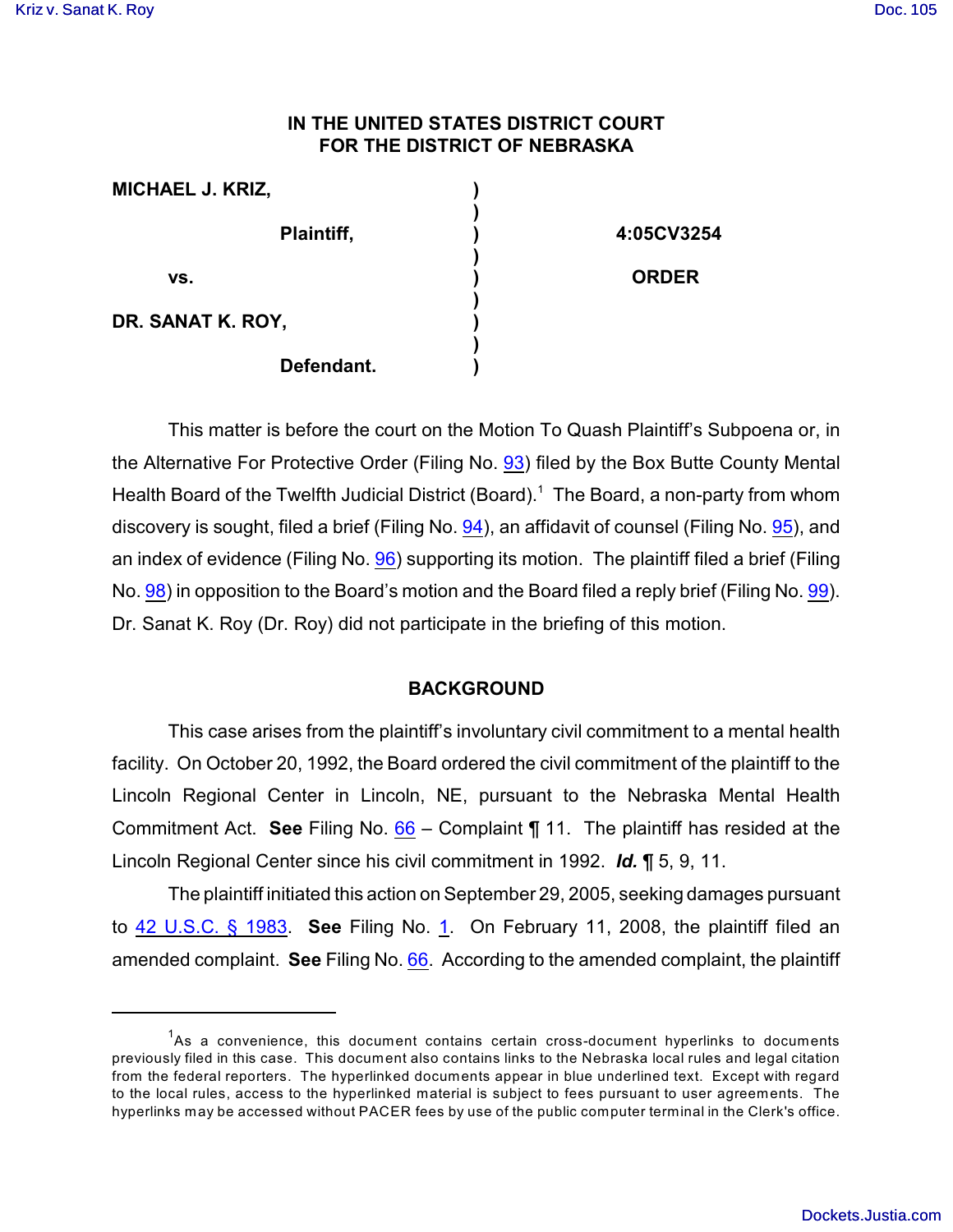has been adjudged to have a mental illness, and that illness qualifies him as an individual with disabilities. *Id.* at p. 6. The plaintiff has received fifteen years of inpatient treatment for the mental illness at a facility that begins treatment with inpatient treatment services and proceeds to community transition services after an average of three years. *Id.* at p. 4. The plaintiff's segregated confinement prevents his participation in integrated community residential programs. *Id.* at p. 6. The plaintiff alleges such confinement perpetuates the assumption that persons with mental illnesses are incapable or unworthy to participate in community life and diminishes the everyday life activities of the plaintiff. *Id.*

Based on these facts, the amended complaint sets forth claims against the Board and Dr. Roy for violations of the plaintiff's constitutional and statutory rights. *Id.* at p. 5. In Count I, the plaintiff alleges a violation of his right to be free from cruel and unusual punishment under the Eighth and Fourteenth Amendments of the United States Constitution. In Count II, the plaintiff alleges the Board and Dr. Roy practiced unlawful discrimination against the plaintiff based on his disability, in violation of Title I of the Civil Rights Act of 1991, [42 U.S.C. § 1981 \(2006\)](http://www.westlaw.com/find/default.wl?rs=CLWP3.0&vr=2.0&cite=42+USCA+s+1981), and Title II of the Americans with Disabilities Act of 1990, [42 U.S.C. §§ 12131-12132](http://www.westlaw.com/find/default.wl?rs=CLWP3.0&vr=2.0&cite=42+USCA+ss+12131-12132). Finally, in Count III, the plaintiff alleges the Board and Dr. Roy failed to administer services to the plaintiff in the most integrated setting possible by keeping the plaintiff unnecessarily segregated from the community in violation of Section 504 of the Rehabilitation Act, [29 U.S.C. § 794 \(2006\)](http://www.westlaw.com/find/default.wl?rs=CLWP3.0&vr=2.0&cite=29+USCA+s+794).

Following the amended complaint, both Dr. Roy and the Board filed separate motions to dismiss the plaintiff's amended complaint. **See** Filing Nos. [72](https://ecf.ned.uscourts.gov/doc1/11301386908), [77](https://ecf.ned.uscourts.gov/doc1/11301418002). On June 25, 2008, the court issued an order denying Dr. Roy's motion to dismiss, but granting the Board's motion to dismiss. **See** Filing No. [87](http://ecf.ned.uscourts.gov/doc1/11301476099). The court found any action by the Board in connection with the commitment or review of the commitment would have been a quasijudicial function and the plaintiff's allegations against the Board were therefore barred by judicial immunity. *Id.* Accordingly, the Board was dismissed as a party defendant. *Id.* 

On August 5, 2008, the plaintiff served a *subpoena duces tecum* on the "Custodian of records for the Box Butte County Mental Health Board of the Twelfth Judicial District." **See** Filing No. [89](http://ecf.ned.uscourts.gov/doc1/11301507336). The subpoena requested "[a]ll documents related to file entitled In the Interest of Michael J. Kriz Alleged to be a Dangerous Person, Case No. MH 754." *Id***.** On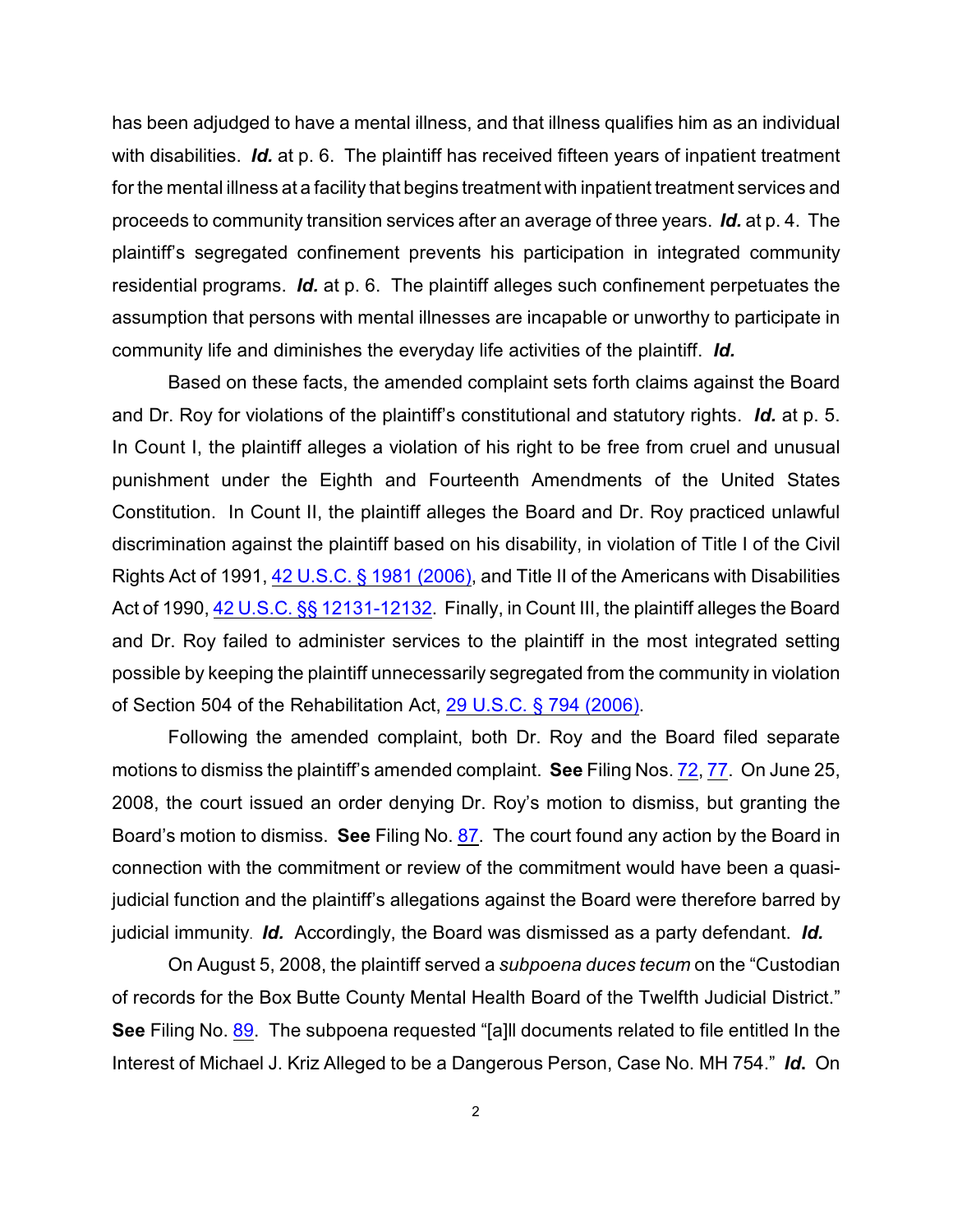August 14, 2008, the Board, as a non-party, moved to quash the subpoena, or in the alternative, for a protective order. **See** Filing No. [93](http://ecf.ned.uscourts.gov/doc1/11301514612). In support of its motion to quash the subpoena, the Board makes two arguments. First, the Board asserts the requested file is privileged and confidential pursuant to [Neb. Rev. Stat. § 71-961](http://www.westlaw.com/find/default.wl?rs=CLWP3.0&vr=2.0&cite=NE+ST+s+71-961) and therefore subject to a motion to quash under [Fed. R. Civ. P. 45\(c\)\(3\)\(A\)\(iii\)](http://www.westlaw.com/find/default.wl?rs=CLWP3.0&vr=2.0&cite=FRCP+45). **See** Filing No. [94](http://ecf.ned.uscourts.gov/doc1/11301514615), p. 3. Second, the Board contends, even if the file is accessible by the plaintiff, the file is not relevant to the current lawsuit. *Id***.** at 6. The Board states it possesses approximately 1000 pages of documents dating back to the plaintiff's original commitment in 1992. **See** Filing No. [94](http://ecf.ned.uscourts.gov/doc1/11301514615), p. 8. The plaintiff counters the Board's first argument by stating the requested documents are not confidential for the subject's counsel or persons authorized by the court. **See** Filing No. [98](http://ecf.ned.uscourts.gov/doc1/11301523088), p. 3-4. Further, the plaintiff states the requested file is relevant evidence of the plaintiff's commitment, including the procedural history of his care. *Id***.** at 6.

In the alternative, the Board argues it has shown "good cause" to merit a protective order pursuant to [Neb. Rev. Stat. § 71-961\(1\)\(e\)](http://www.westlaw.com/find/default.wl?rs=CLWP3.0&vr=2.0&cite=NE+ST+s+71-961%281%29%28e%29) and [Fed. R. Civ. P. 26\(c\)](http://www.westlaw.com/find/default.wl?rs=CLWP3.0&vr=2.0&cite=FRCP+P.+26%28c%29), so production of the file should be ordered on specific terms, by a specific discovery method, and limited to certain matters and certain time frames. **See** Filing No. [94](http://ecf.ned.uscourts.gov/doc1/11301514615), p. 9. However, the Board does not suggest any terms, methods or limitations. The plaintiff does not specifically discuss the alternative motion for a protective order in his brief opposing the motion; however, he claims the Board has not shown "good cause." **See** Filing No. [98](http://ecf.ned.uscourts.gov/doc1/11301523088), p. 4.

#### **ANALYSIS**

"Parties may obtain discovery regarding any nonprivileged matter that is relevant to any party's claim or defense--including the existence, description, nature, custody, condition, and location of any documents . . ." Fed. R. [Civ. P. 26\(b\)\(1\)](http://www.westlaw.com/find/default.wl?rs=CLWP3.0&vr=2.0&cite=FRCP+P.+26%28b%29%281%29). However, "[t]he District Court does have discretion to limit the scope of discovery." *[Credit Lyonnais v.](http://www.westlaw.com/find/default.wl?rs=CLWP3.0&vr=2.0&cite=160+F.3d+428)* **SGC Int'l, Inc.**[, 160 F.3d 428, 431 \(8th Cir. 1998\)](http://www.westlaw.com/find/default.wl?rs=CLWP3.0&vr=2.0&cite=160+F.3d+428). In effect, to determine if a matter is discoverable, our analysis requires us to first determine whether a matter is relevant to a claim. If a matter is relevant to a claim, it is necessary to determine if the matter is subject to a privilege preventing its discovery, or if the court should use its discretion to limit discovery on the matter.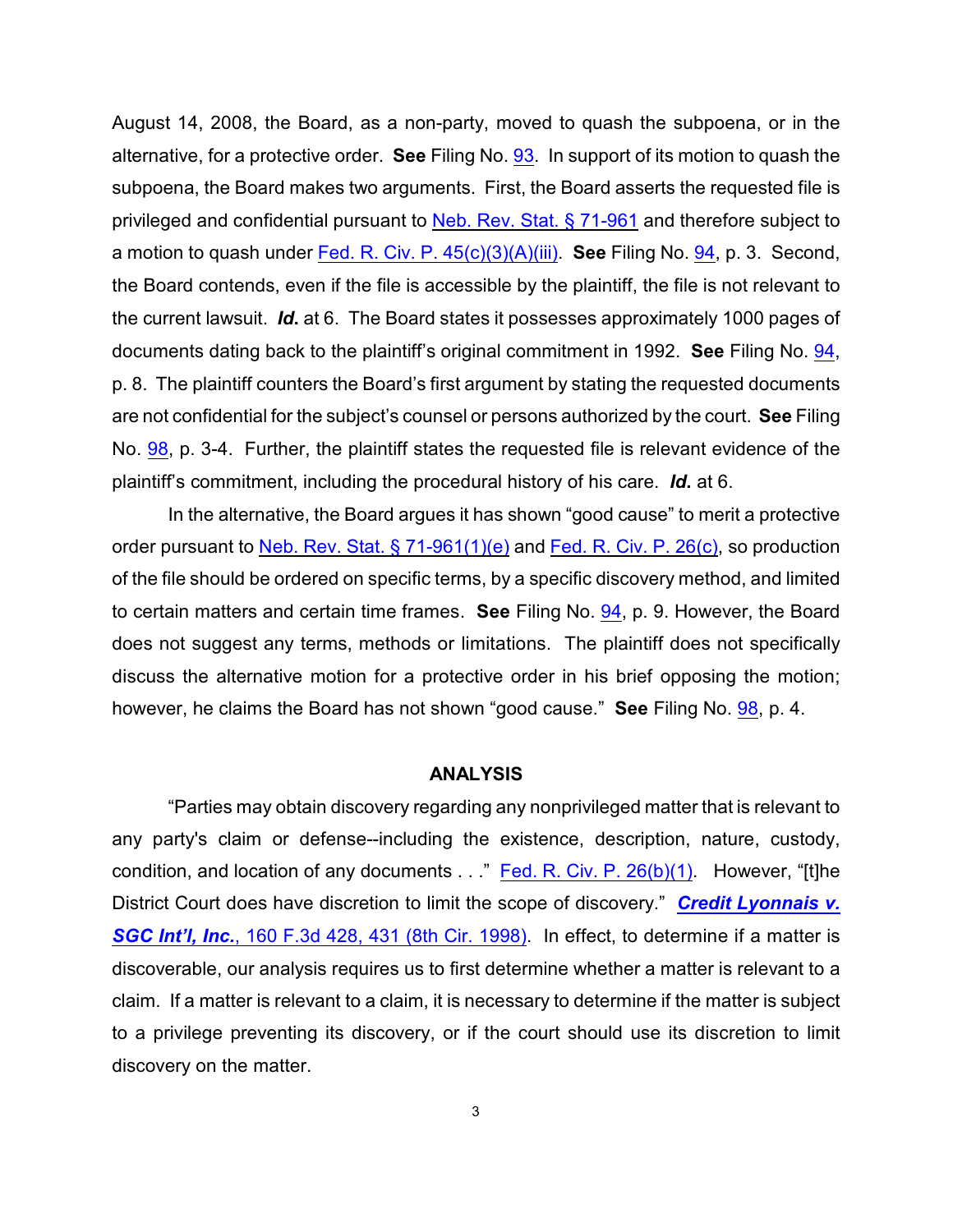#### **A. Relevance**

Relevant evidence includes "any matter that could bear on, or that reasonably could lead to other matter that could bear on, any issue that is or may be in the case." *[Oppenheimer Fund, Inc. v. Sanders](http://www.westlaw.com/find/default.wl?rs=CLWP3.0&vr=2.0&cite=437+U.S.+340)*, 437 U.S. 340, 351 (1978). "Some threshold showing of relevance must be made before parties are required to open wide the doors of discovery and to produce a variety of information which does not reasonably bear upon the issues in the case." *Hofer v. Mack Trucks, Inc.*[, 981 F.2d 377, 380 \(8th Cir. 1992\)](http://www.westlaw.com/find/default.wl?rs=CLWP3.0&vr=2.0&cite=981+F.2d+377). "Determinations of relevance in discovery rulings are left to the sound discretion of the trial court and will not be reversed absent an abuse of discretion." *[Hayden v. Bracy](http://www.westlaw.com/find/default.wl?rs=CLWP3.0&vr=2.0&cite=744+F.2d+1338)*, 744 F.2d [1338, 1342 \(8th Cir. 1984\)](http://www.westlaw.com/find/default.wl?rs=CLWP3.0&vr=2.0&cite=744+F.2d+1338).

In his amended complaint, the plaintiff alleges that, while under the care of Dr. Roy at Lincoln Regional Center, he was subjected to cruel and unusual punishment, unlawfully discriminated against based on his disability, and unnecessarily segregated from the community and thereby denied treatment in the most integrated setting possible. **See** Filing No. [66](http://ecf.ned.uscourts.gov/doc1/11301374197). The plaintiff contends the requested commitment file is necessary to establish the procedural history of the plaintiff's care while under civil commitment. **See** Filing No. [98](http://ecf.ned.uscourts.gov/doc1/11301523088), p. 6. According to the Board, the requested commitment file contains "approximately 1000 pages of documents dating back to the Plaintiff's original commitment on October 20,1992." **See** Filing No. [94](http://ecf.ned.uscourts.gov/doc1/11301514615), p. 8. It is reasonable to infer that a file containing information about the plaintiff's civil commitment and care could bear on the his allegations of abuse, discrimination and unnecessary segregation. Because the file could bear on, or lead to other matters that could bear on issues in the plaintiff's case, particularly the history of the plaintiff's care, the court finds the file is relevant. The court turns next to the question of privilege.

### **B. Privilege**

"On timely motion, the issuing court must quash or modify a subpoena that . . .(iii) requires disclosure of privileged or other protected matter, if no exception or waiver applies." Fed. R. Civ. P.  $45(c)(3)(A)(iii)$ . "A person withholding subpoenaed information under a claim that it is privileged . . . must: (i) expressly make the claim; and (ii) describe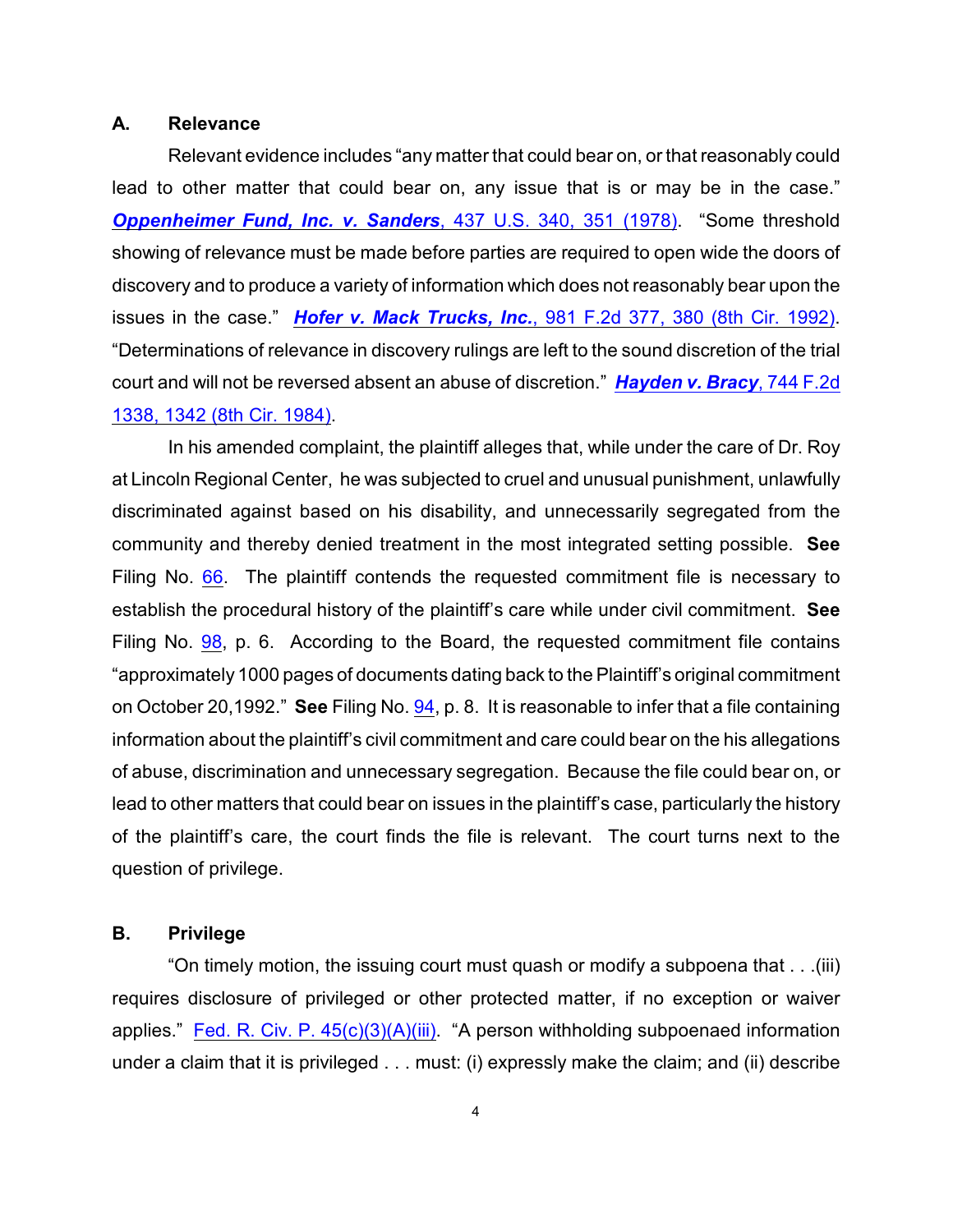the nature of the withheld documents . . . in a manner that, without revealing information itself privileged or protected, will enable the parties to assess the claim." [Fed. R. Civ. P.](http://www.westlaw.com/find/default.wl?rs=CLWP3.0&vr=2.0&cite=FRCP+P.+45%28d%29%282%29%28A%29) [45\(d\)\(2\)\(A\)](http://www.westlaw.com/find/default.wl?rs=CLWP3.0&vr=2.0&cite=FRCP+P.+45%28d%29%282%29%28A%29). Rule 501 of the Federal Rules of Evidence governs privileges in the federal courts. Generally, privileges are "governed by the principles of the common law as they may be interpreted by the courts of the United States in the light of reason and experience." [Fed. R. Evid. 501](http://www.westlaw.com/find/default.wl?rs=CLWP3.0&vr=2.0&cite=FRE+501). However, in a civil context, "with respect to an element of a claim or defense as to which State law supplies the rule of decision, the privilege . . . shall be determined in accordance with State law." *Id.* 

In the instant case, the Board asserts the file sought in the plaintiff's subpoena is protected from disclosure by a privilege that has a statutory basis within the Nebraska Mental Health Commitment Act. The Act states in pertinent part:

> All records kept on any subject shall remain confidential except as otherwise provided by law. Such records shall be accessible to (a) the subject, except as otherwise provided in subsection (2) of this section, (b) the subject's legal counsel, . . . (e) persons authorized by an order of a judge or court . . .

[Neb. Rev. Stat. § 71-961\(1\)](http://www.westlaw.com/find/default.wl?rs=CLWP3.0&vr=2.0&cite=NE+ST+s+71-961%281%29). Additionally, subsection 2 restricts the subject's access to records:

> Upon application by the county attorney or by the administrator of the treatment facility where the subject is in custody and upon a showing of good cause therefor, a judge of the district court of the county where the mental health board proceedings were held or of the county where the treatment facility is located may order that the records not be made available to the subject if, in the judgment of the court, the availability of such records to the subject will adversely affect his or her mental illness or personality disorder and the treatment thereof.

### [Neb. Rev. Stat. § 71-961\(2\)](http://www.westlaw.com/find/default.wl?rs=CLWP3.0&vr=2.0&cite=NE+ST+s+71-961%282%29).

Assuming the above statute grants a privilege, it is nevertheless clear the plaintiff or the plaintiff's counsel made an attempt to access the plaintiff's records by serving the subpoena upon the "Custodian of Records" for the Board, which is an explicit exception to the privilege. [Neb. Rev. Stat. § 71-961\(1\)\(a\) and \(b\)](http://www.westlaw.com/find/default.wl?rs=CLWP3.0&vr=2.0&cite=NE+ST+s+71-961%281%29%28a%29). The Board asserts that "it is most certainly plausible that 'the availability of such records to the subject will adversely affect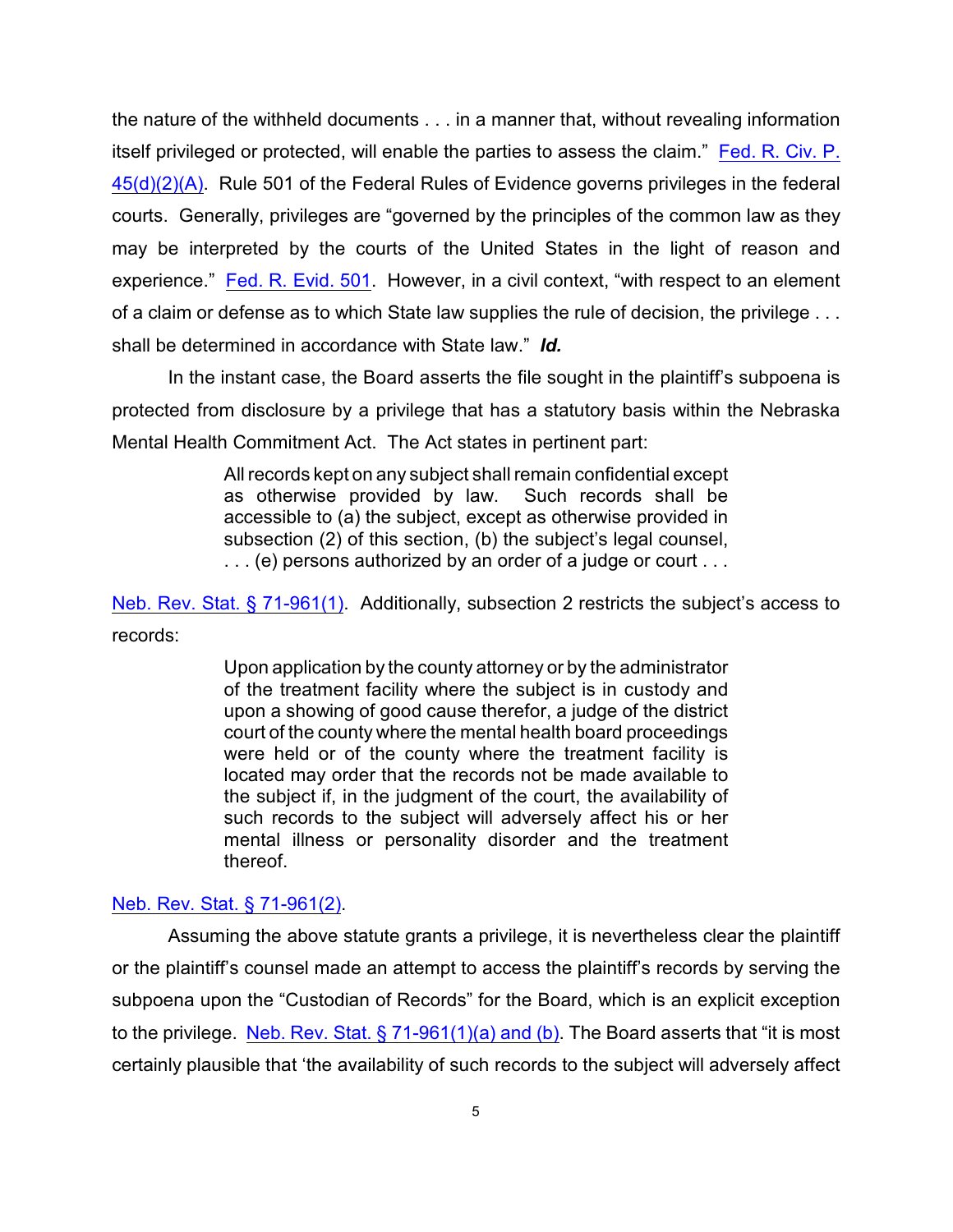his or her mental illness or personality disorder and the treatment thereof.'" **See** Filing No. [94](http://ecf.ned.uscourts.gov/doc1/11301514615), p. 9. This assertion appears to imply the plaintiff should be restricted from accessing the file based upon Neb. Rev. Stat.  $\S$  71-961(2); however, the Board has made no demonstration of fact showing subsection 2 is applicable to this case. Additionally, while [Neb. Rev. Stat. § 71-961\(2\)](http://www.westlaw.com/find/default.wl?rs=CLWP3.0&vr=2.0&cite=NE+ST+s+71-961%282%29) may restrict access to commitment records by the plaintiff, who is the subject of the records, it does not restrict the plaintiff's legal counsel from access to the file. Therefore, by the explicit terms of the statute, the privilege does not preclude disclosure of the file to the plaintiff. The court finds the plaintiff qualifies for an explicitly stated exception to the privilege granted by [Neb. Rev. Stat. § 71-961](http://www.westlaw.com/find/default.wl?rs=CLWP3.0&vr=2.0&cite=NE+ST+s+71-961). Accordingly, the Board's motion to quash the plaintiff's subpoena on the basis of privilege is denied.

# **C. Protective Order**

"Because of liberal discovery and the potential for abuse, the federal rules 'confer[ ] broad discretion on the [district] court to decide when a protective order is appropriate and what degree of protection is required.'" *[Miscellaneous Docket Matter No. 1 v.](http://www.westlaw.com/find/default.wl?rs=CLWP3.0&vr=2.0&cite=197+F.3d+922) [Miscellaneous Docket Matter No. 2](http://www.westlaw.com/find/default.wl?rs=CLWP3.0&vr=2.0&cite=197+F.3d+922)*, 197 F.3d 922, 925 (8th Cir. 1999) (**quoting** *[Seattle](http://www.westlaw.com/find/default.wl?rs=CLWP3.0&vr=2.0&cite=467+U.S.+20) Times Co. v. Rhinehart*[, 467 U.S. 20, 36 \(1984\)](http://www.westlaw.com/find/default.wl?rs=CLWP3.0&vr=2.0&cite=467+U.S.+20)). An order protecting disclosure or discovery is granted only upon a showing of good cause. **See** [Fed. R. Civ. P. 26\(c\)](http://www.westlaw.com/find/default.wl?rs=CLWP3.0&vr=2.0&cite=FRCP+P.+26%28c%29). The party moving for the protective order has the burden to demonstrate good cause for issuance of the order. *[Miscellaneous Docket Matter](http://www.westlaw.com/find/default.wl?rs=CLWP3.0&vr=2.0&cite=197+F.3d+926)*, 197 F.3d at 926. In order to make the requisite showing of good cause, the moving party must make "a particular and specific demonstration of fact, as distinguished from stereotype and conclusory statements." *[Gulf](http://www.westlaw.com/find/default.wl?rs=CLWP3.0&vr=2.0&cite=452+U.S.+89) Oil Co. v. Bernard*[, 452 U.S. 89, 102 n.16 \(1981\)](http://www.westlaw.com/find/default.wl?rs=CLWP3.0&vr=2.0&cite=452+U.S.+89) (**quoting** [8 C. Wright & A. Miller, Federal](http://www.westlaw.com/find/default.wl?rs=CLWP3.0&vr=2.0&cite=8+FPP+s+2035) Practice & Procedure [§ 2035, p. 265 \(1970\)](http://www.westlaw.com/find/default.wl?rs=CLWP3.0&vr=2.0&cite=8+FPP+s+2035)); *[Miscellaneous Docket Matter](http://www.westlaw.com/find/default.wl?rs=CLWP3.0&vr=2.0&cite=197+F.3d+926)*, 197 F.3d at [926](http://www.westlaw.com/find/default.wl?rs=CLWP3.0&vr=2.0&cite=197+F.3d+926). Thus, for good cause to exist, the parties seeking protection must show that specific prejudice or harm will result if no protective order is granted. **See** *[Frideres v. Schiltz](http://www.westlaw.com/find/default.wl?rs=CLWP3.0&vr=2.0&cite=150+F.R.D.+153)*, 150 [F.R.D. 153, 156 \(S.D. Iowa 1993\)](http://www.westlaw.com/find/default.wl?rs=CLWP3.0&vr=2.0&cite=150+F.R.D.+153).

There can be little doubt that mental health records are of a sensitive nature. Such records are commonly protected from general disclosure to the public. **See** *[In re Interest](http://www.westlaw.com/find/default.wl?rs=CLWP3.0&vr=2.0&cite=574+N.W.2d+774) of Michael M.*[, 574 N.W.2d 774, 775 \(Neb. Ct. App. 1998\)](http://www.westlaw.com/find/default.wl?rs=CLWP3.0&vr=2.0&cite=574+N.W.2d+774); NECivR 5.3(b)(3). However,